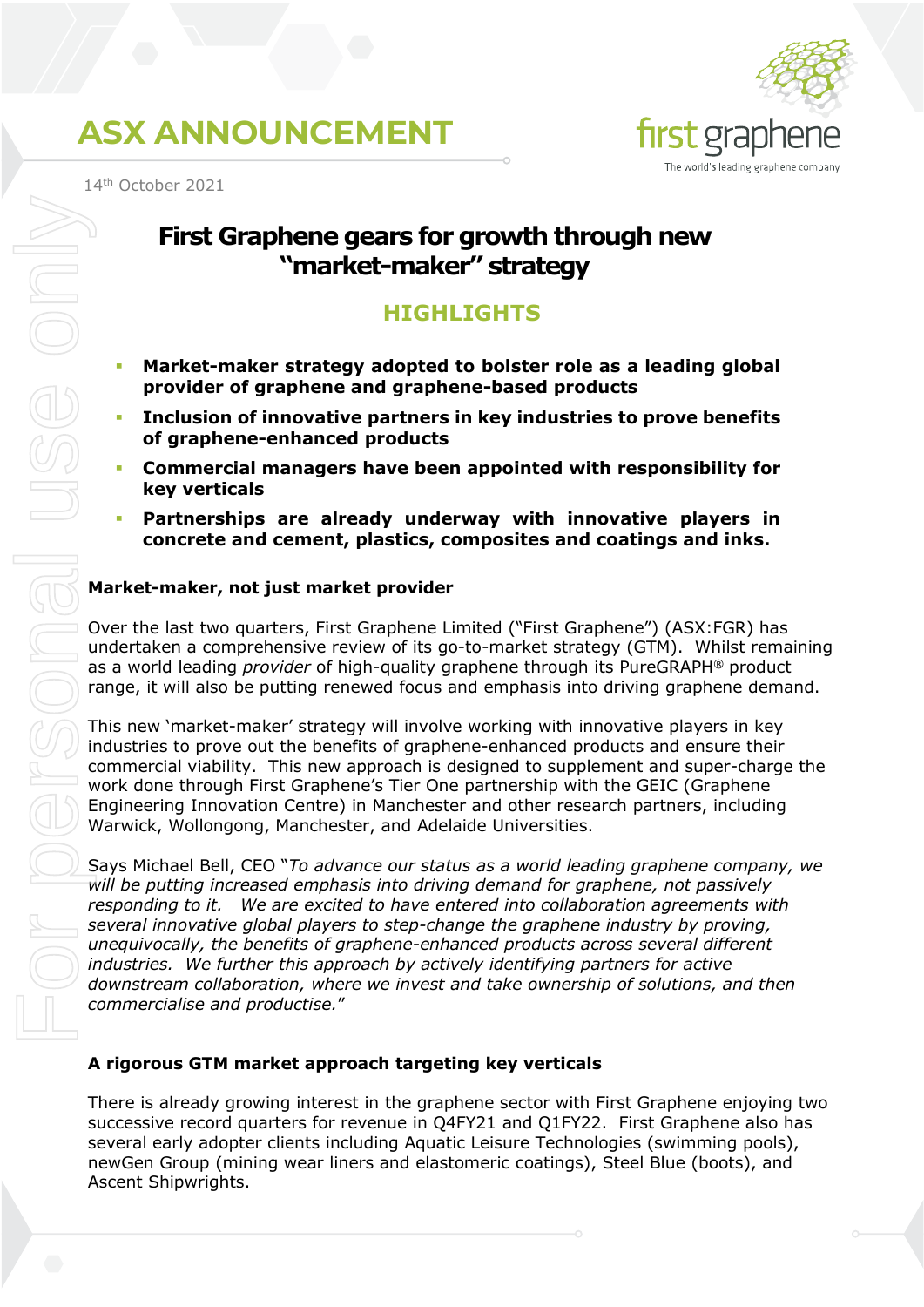

Indeed, the potential opportunities for graphene are many with most material types likely to benefit from its inclusion. To ensure focus, a disciplined approach has been taken to identify several key verticals on which First Graphene will concentrate over the next 24 months.

These verticals have been identified based on market size and growth as well as graphene's potential to create step changes in the industry.

The key verticals on which First Graphene will be focusing are:

**Concrete and Cement:** a \$774BN\* annual market with predicted compound annual growth rate ("CAGR") of 8.4% to 2027 (Source: 360Research reports)

**Rubbers and Elastomers:** a \$397BN\* annual market with predicted CAGR of 8% to 2026 (Source: MarketWatch)

**Plastics:** a \$431.74BN\* annual market with predicted CAGR of 3.4% to 2028 (Source: Fortune Business Insights)

**Composites:** a \$37.88BN\* annual market with predicted CAGR of 5.3% (2020-2027) (Source: Quince Insights)

**Energy Storage**: a \$170BN\* annual market with predicted CAGR of 5.5% to 2026 (Source: Global Newswire)

\**Note: whilst annual market sales can provide an indication of the size of the relevant market segments they are not an indication of what level of success or otherwise First Graphene may achieve in penetrating that particular market segment.*

#### **Restructuring for focus and identifying the right partners**

The Company has hired specialist commercial managers to drive demand: Todd McGurgan (Cement and Concrete), Matt Curthoys (Marine Composites and Renewables) and Neil Armstrong (Composites and Plastics). First Graphene is also pleased to announce the recent hiring of Commercial Manager for Coatings and Inks, Shoaib Qureshi and, for Rubbers and Elastomers, Peter Osborne. With these industry expert skillsets, First Graphene is better positioned to accelerate global adoption of the PureGRAPH® product range and grow revenue. *Indeed, the potential opportunities for graphene are many with most material type<br>
to benefit form its inclusion. To ensure foots, a disciplined approach has been takes<br>
methods and the methods are the methods and the met* 

Alongside this, the strategic process involved a deep dive into each vertical to understand the key segments to target. Within the \$774BN cement and concrete segment, First Graphene will focus on partnerships not only with large cement and concrete manufacturers but, crucially, with leading admixture companies, with the development of a liquid dispersant being a key to industry adoption.

Says Todd McGurgan, Commercial Manager Cement and Concrete, *"Our GTM process has highlighted where we need to focus our energies to 'make' the graphene market in cement and concrete. Alongside the manufacturers, admixture companies will play a key role in*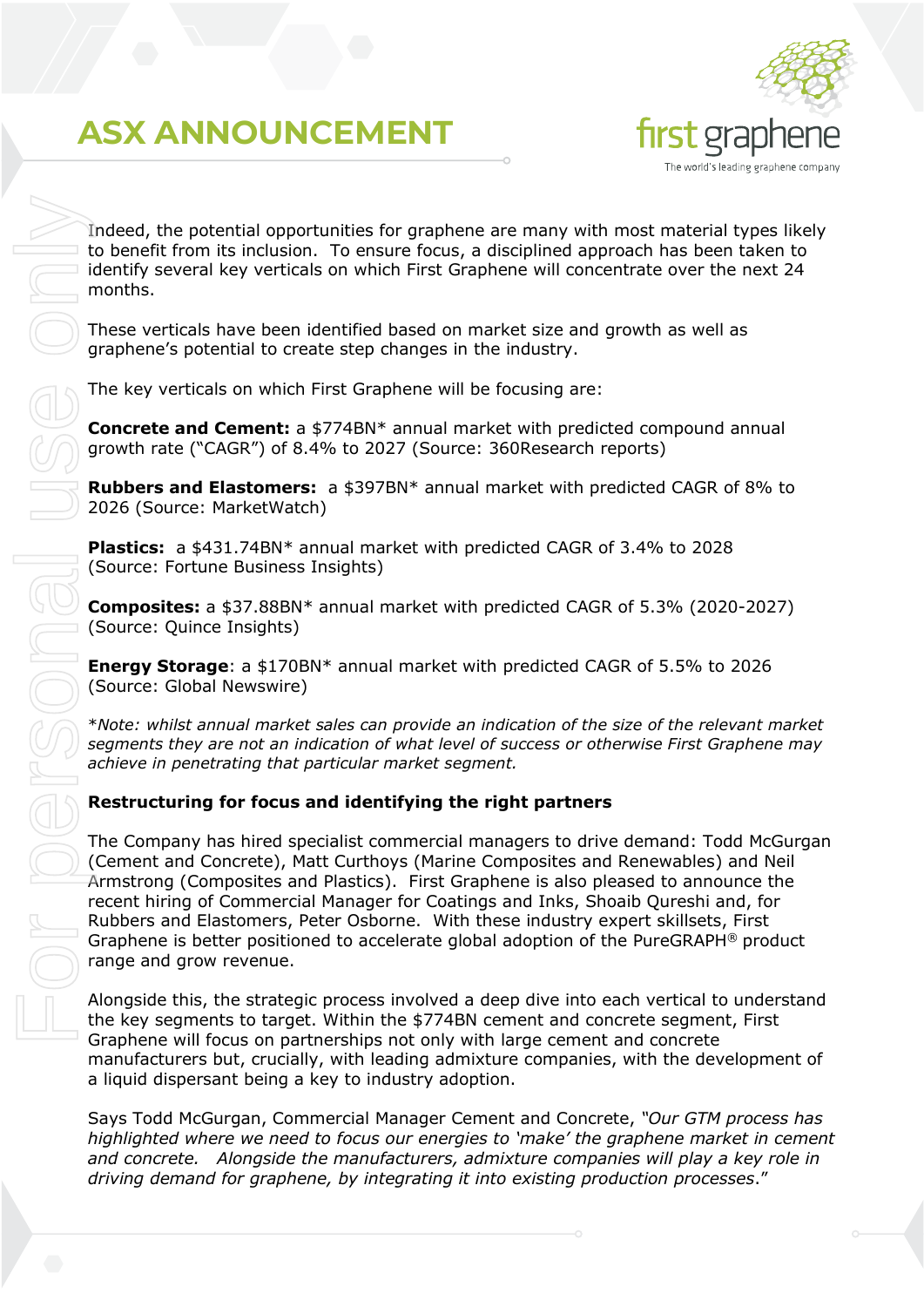

Likewise, in the \$431BN plastics and \$37.88BN composites market, masterbatch manufacturers and compounders, as well as composite material manufacturers, have been identified as key entry points to the sector.'

Says Neil Armstrong, Commercial Manager for Composites and Plastics, *"Masterbatch manufacturers represent a crucial entry point to the plastics industry given their deep understanding of the market and their expertise in handling powders. We will also be focusing on innovative manufacturers who are eager to develop enhanced products in both plastics and composites*."

This same GTM process will be undertaken for Coatings and Inks and Rubbers and Elastomers now that there are dedicated customer managers for these verticals.

#### **An approach that is already reaping rewards**

The structure and approach are already paying dividends. In Cement and Concrete, First Graphene is already collaborating with global grinding aid and liquid admixture companies to produce liquid dispersants.

In plastics, First Graphene has partnered with multiple global masterbatch companies to develop its market ready PureGRAPH® MB masterbatch product range. With additional developments targeting additive manufacturing, conductive plastics, and highperformance applications.

In renewables, First Graphene is partnering with a major wind turbine solutions provider on a graphene-enhanced Research and Development programme, specific to turbine blade leading edge durability.

Momentum is also building in the Coatings and Inks segment. In June, First Graphene announced its MOU with Advanced Material Development Ltd (AMD) to collaborate in the ongoing development of AMD's portfolio of conductive inks and the inclusion of PureGRAPH®. AMD has recently been successful in securing multiple government contracts with both the US and UK governments to develop protective films and coatings for military equipment and wind turbines, and smart labelling for effective supply chain management. Likewise, in the s431BN plastics and \$37.88BN composites market, master<br>
manufacturers and componders, as well as<br>
learning a composites only the sector:<br>
Says Nell Ammatong, Commercial Manager for Composites and Plastics,

### **A disciplined, demand-driving future**

First Graphene is committed to delivering the graphene revolution. The dual strategy of market-making, as well as supplying the market, is its plan for success. A focused go-tomarket approach has led to partnerships across several key verticals, with more to follow.

Says Michael Bell, CEO. *"First Graphene will continue to lead the way in providing the highest quality graphene at competitive prices. For markets that require an even more cost-effective solution, we will also be developing graphene hybrids. Our go-to-market strategy will ensure that we will focus on key industry sectors with huge appetite for these graphene-enhanced products and partner with key players to build momentum and*